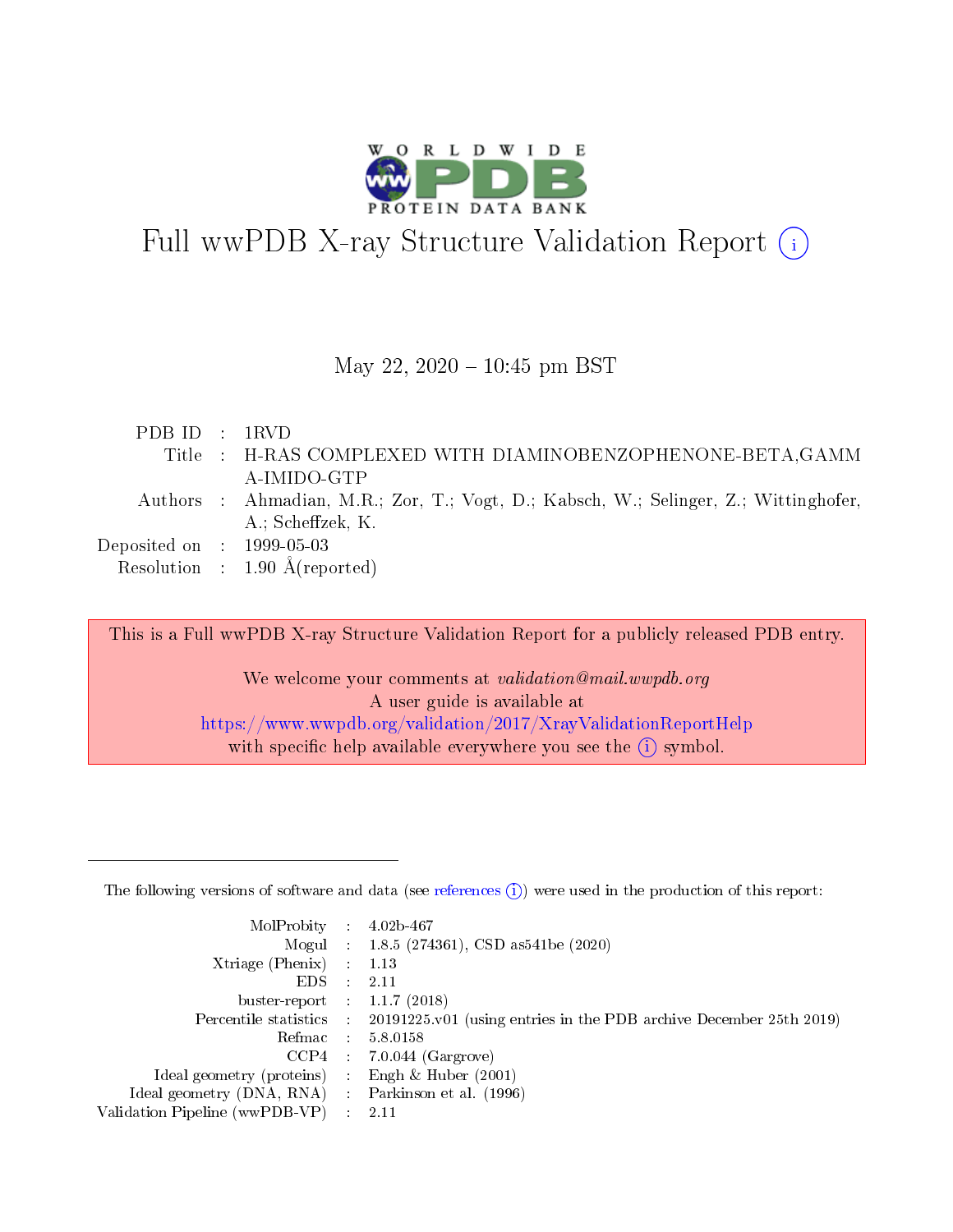# 1 [O](https://www.wwpdb.org/validation/2017/XrayValidationReportHelp#overall_quality)verall quality at a glance  $(i)$

The following experimental techniques were used to determine the structure: X-RAY DIFFRACTION

The reported resolution of this entry is 1.90 Å.

Percentile scores (ranging between 0-100) for global validation metrics of the entry are shown in the following graphic. The table shows the number of entries on which the scores are based.



| Metric                | Whole archive<br>$(\#\text{Entries})$ | Similar resolution<br>$(\#\text{Entries},\,\text{resolution}\,\,\text{range}(\textup{\AA}))$ |  |  |
|-----------------------|---------------------------------------|----------------------------------------------------------------------------------------------|--|--|
| $R_{free}$            | 130704                                | $6207(1.90-1.90)$                                                                            |  |  |
| Clashscore            | 141614                                | $6847(1.90-1.90)$                                                                            |  |  |
| Ramachandran outliers | 138981                                | 6760 (1.90-1.90)                                                                             |  |  |
| Sidechain outliers    | 138945                                | 6760 (1.90-1.90)                                                                             |  |  |
| RSRZ outliers         | 127900                                | $6082(1.90-1.90)$                                                                            |  |  |

The table below summarises the geometric issues observed across the polymeric chains and their fit to the electron density. The red, orange, yellow and green segments on the lower bar indicate the fraction of residues that contain outliers for  $>=3, 2, 1$  and 0 types of geometric quality criteria respectively. A grey segment represents the fraction of residues that are not modelled. The numeric value for each fraction is indicated below the corresponding segment, with a dot representing fractions <=5% The upper red bar (where present) indicates the fraction of residues that have poor fit to the electron density. The numeric value is given above the bar.

| Mol | $\cap$ hain | Length  | Quality of chain |     |  |  |  |  |  |
|-----|-------------|---------|------------------|-----|--|--|--|--|--|
|     |             |         | 5%               |     |  |  |  |  |  |
|     |             | $166\,$ | 82%              | 13% |  |  |  |  |  |

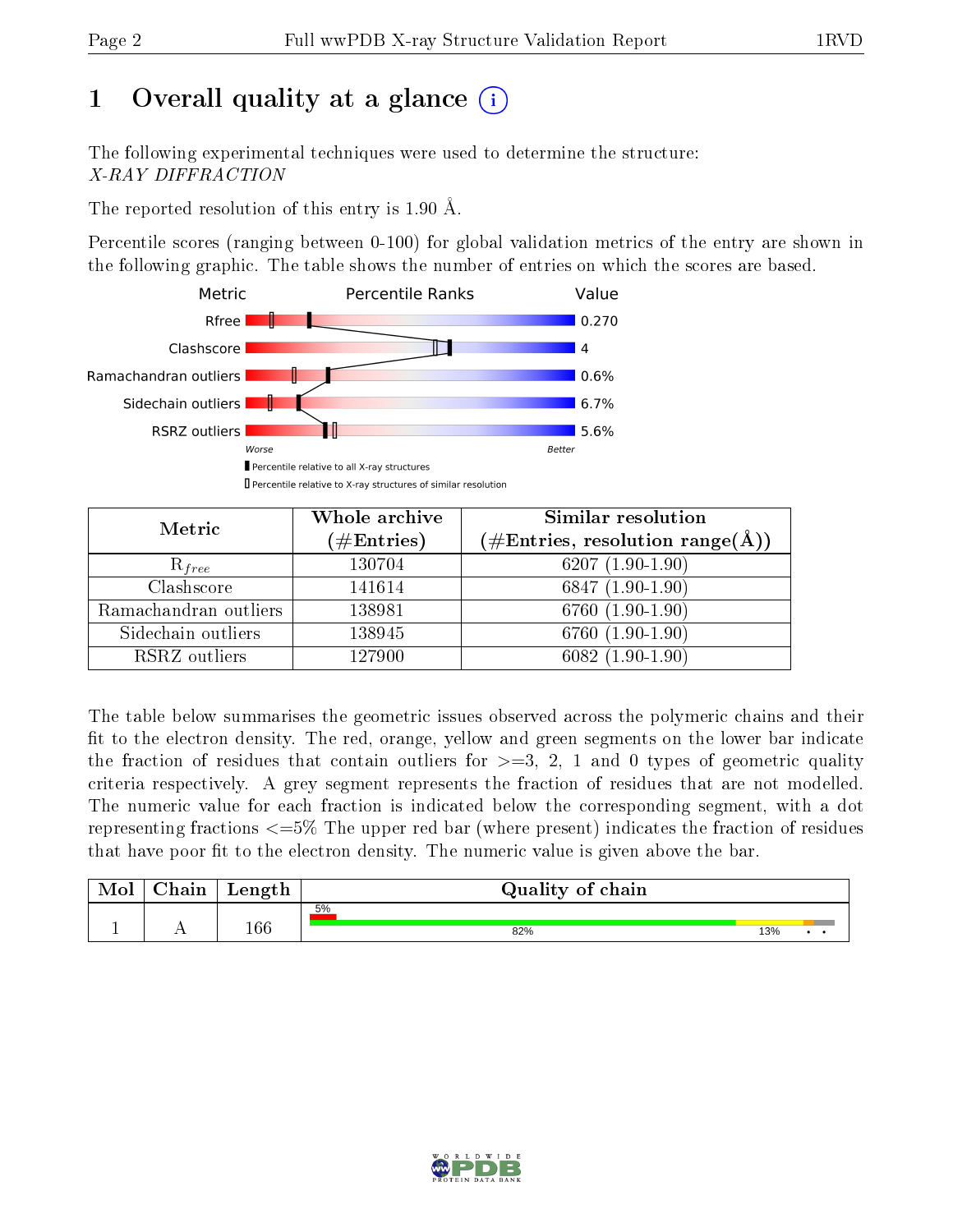# 2 Entry composition (i)

There are 4 unique types of molecules in this entry. The entry contains 1312 atoms, of which 0 are hydrogens and 0 are deuteriums.

In the tables below, the ZeroOcc column contains the number of atoms modelled with zero occupancy, the AltConf column contains the number of residues with at least one atom in alternate conformation and the Trace column contains the number of residues modelled with at most 2 atoms.

Molecule 1 is a protein called TRANSFORMING PROTEIN P21/H-RAS-1.

| Mol | ${\bf Chain \mid Residues}$ | Atoms          |         |  |     | $\text{ZeroOcc} \mid \text{AltConf} \mid \text{Trace}$ |  |
|-----|-----------------------------|----------------|---------|--|-----|--------------------------------------------------------|--|
|     | 160                         | Total<br>1252. | 778 221 |  | 246 |                                                        |  |

There is a discrepancy between the modelled and reference sequences:

| ${\rm Chain}$ | Residue   Modelled   Actual | Comment                                        | Reference |
|---------------|-----------------------------|------------------------------------------------|-----------|
|               | 7AL                         | $\rightarrow$ engineered mutation   UNP P01112 |           |

• Molecule 2 is MAGNESIUM ION (three-letter code: MG) (formula: Mg).

|  | $Mol$   Chain   Residues | Atoms | $ZeroOcc$   AltConf |
|--|--------------------------|-------|---------------------|
|  |                          | Total |                     |

 Molecule 3 is 3-AMINOBENZOPHENONE-4-YL-AMINOHYDROXYPHOSPHINYL AMINOPHOSPHONIC ACID-GUANYLATE ESTER (three-letter code: DBG) (formula:  $C_{23}H_{27}N_8O_{13}P_3$ .

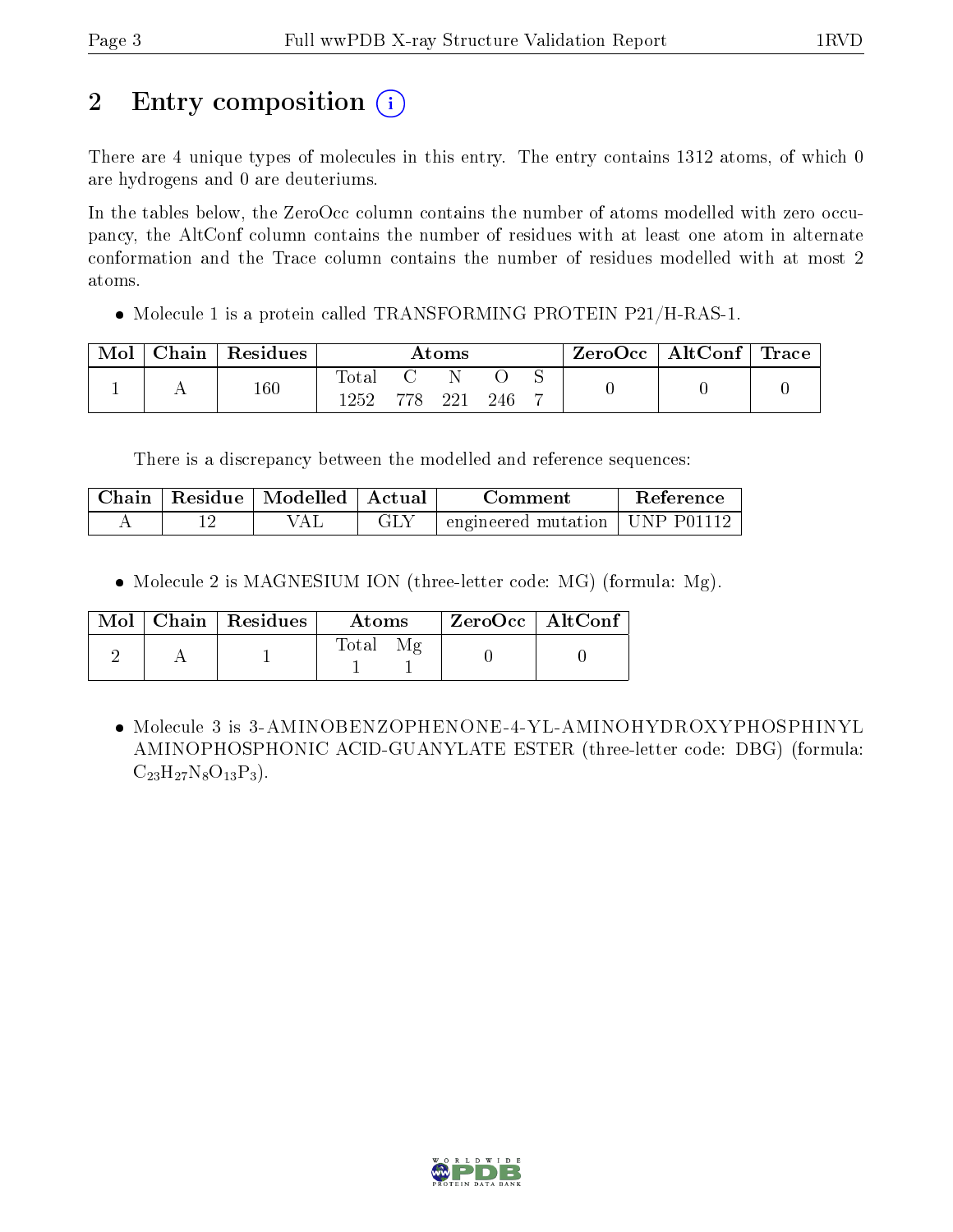

| Mol | $\vert$ Chain $\vert$ Residues | Atoms       |  |  |  |  | ZeroOcc   AltConf |
|-----|--------------------------------|-------------|--|--|--|--|-------------------|
|     |                                | Lotal C N O |  |  |  |  |                   |

 $\bullet\,$  Molecule 4 is water.

|  | $Mol$   Chain   Residues | Atoms | $ZeroOcc \mid AltConf \mid$ |  |
|--|--------------------------|-------|-----------------------------|--|
|  | วค                       | Total |                             |  |

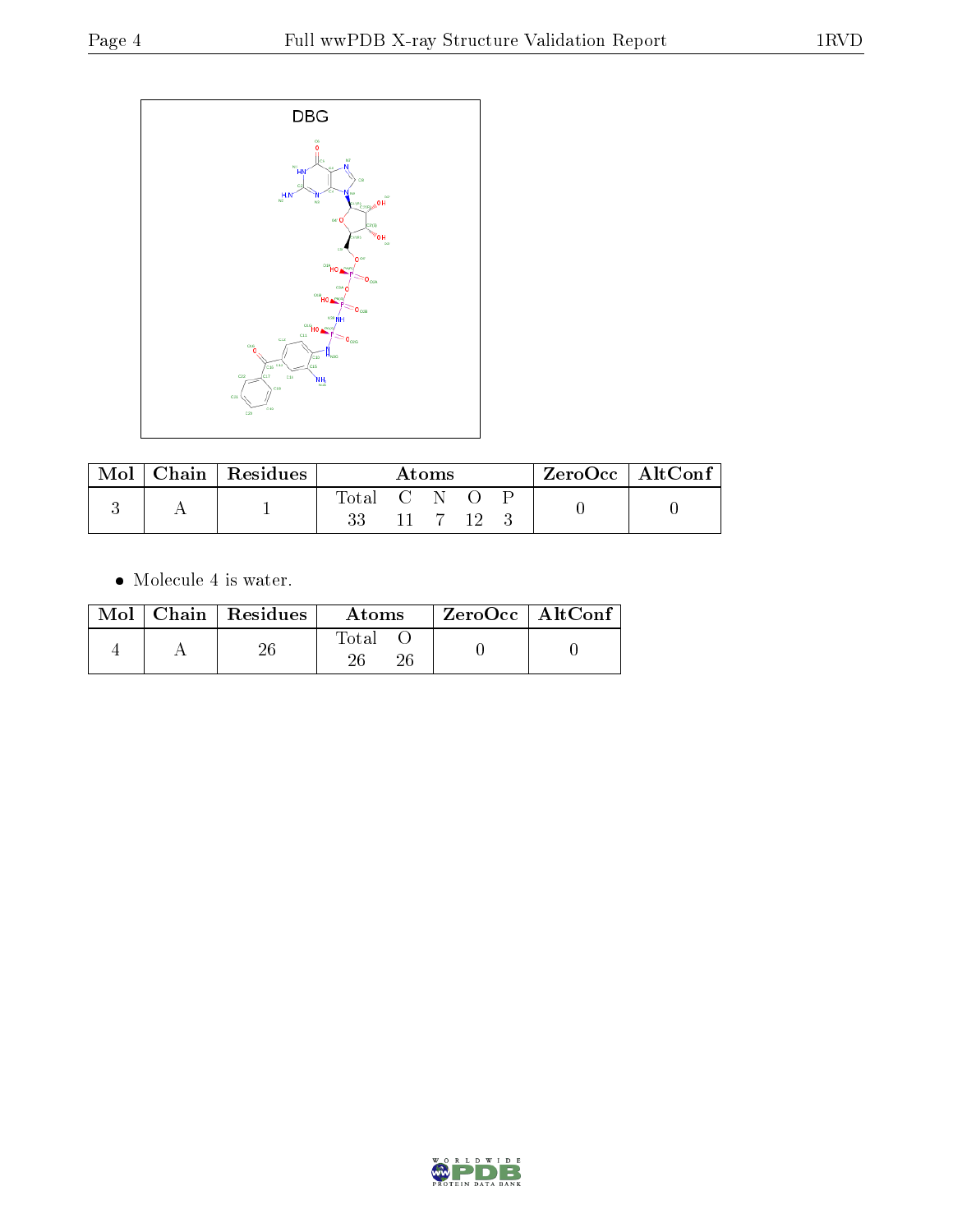## 3 Residue-property plots  $(i)$

These plots are drawn for all protein, RNA and DNA chains in the entry. The first graphic for a chain summarises the proportions of the various outlier classes displayed in the second graphic. The second graphic shows the sequence view annotated by issues in geometry and electron density. Residues are color-coded according to the number of geometric quality criteria for which they contain at least one outlier: green  $= 0$ , yellow  $= 1$ , orange  $= 2$  and red  $= 3$  or more. A red dot above a residue indicates a poor fit to the electron density (RSRZ  $> 2$ ). Stretches of 2 or more consecutive residues without any outlier are shown as a green connector. Residues present in the sample, but not in the model, are shown in grey.

• Molecule 1: TRANSFORMING PROTEIN P21/H-RAS-1



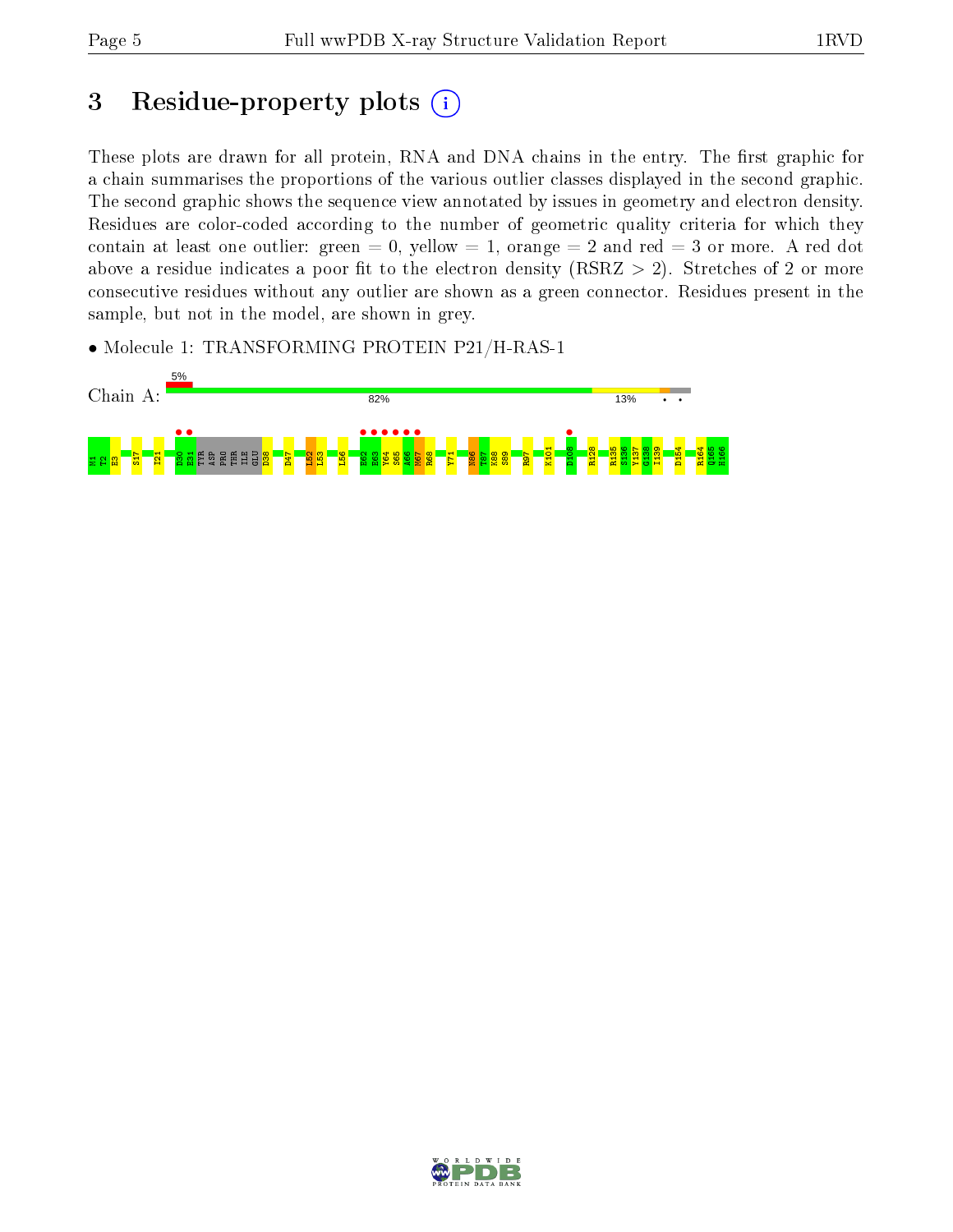# 4 Data and refinement statistics  $(i)$

| Property                                                             | <b>Value</b>                                       | Source     |
|----------------------------------------------------------------------|----------------------------------------------------|------------|
| Space group                                                          | P 32 2 1                                           | Depositor  |
| Cell constants                                                       | $40.22\text{\AA}$<br>$40.22\text{\AA}$<br>162.87Å  |            |
| a, b, c, $\alpha$ , $\beta$ , $\gamma$                               | $90.00^\circ$<br>$90.00^\circ$<br>$120.00^{\circ}$ | Depositor  |
| Resolution $(A)$                                                     | 5.00<br>$-1.90$                                    | Depositor  |
|                                                                      | 34.06<br>1.85<br>$\equiv$                          | <b>EDS</b> |
| % Data completeness                                                  | $96.4(5.00-1.90)$                                  | Depositor  |
| (in resolution range)                                                | $95.2(34.06-1.85)$                                 | <b>EDS</b> |
| $R_{merge}$                                                          | 0.09                                               | Depositor  |
| $\mathrm{R}_{sym}$                                                   | 9.00                                               | Depositor  |
| $\langle I/\sigma(I) \rangle^{-1}$                                   | $1.92$ (at 1.85Å)                                  | Xtriage    |
| Refinement program                                                   | $X$ -PLOR 3.851                                    | Depositor  |
| $R, R_{free}$                                                        | 0.218<br>0.274<br>$\mathbb{Z}_2$                   | Depositor  |
|                                                                      | 0.217<br>0.270<br>$\ddot{\phantom{a}}$             | DCC        |
| $R_{free}$ test set                                                  | 1337 reflections $(10.13\%)$                       | wwPDB-VP   |
| Wilson B-factor $(A^2)$                                              | 13.1                                               | Xtriage    |
| Anisotropy                                                           | 0.420                                              | Xtriage    |
| Bulk solvent $k_{sol}(e/\mathring{A}^3)$ , $B_{sol}(\mathring{A}^2)$ | $0.38$ , 64.0                                      | <b>EDS</b> |
| L-test for twinning <sup>2</sup>                                     | $>$ = 0.50, < $L^2$ > = 0.33<br>< L                | Xtriage    |
| Estimated twinning fraction                                          | $0.054$ for $-h,-k,l$                              | Xtriage    |
| $F_o, F_c$ correlation                                               | 0.92                                               | <b>EDS</b> |
| Total number of atoms                                                | 1312                                               | wwPDB-VP   |
| Average B, all atoms $(A^2)$                                         | 17.0                                               | wwPDB-VP   |

Xtriage's analysis on translational NCS is as follows: The largest off-origin peak in the Patterson function is  $7.93\%$  of the height of the origin peak. No significant pseudotranslation is detected.

<sup>&</sup>lt;sup>2</sup>Theoretical values of  $\langle |L| \rangle$ ,  $\langle L^2 \rangle$  for acentric reflections are 0.5, 0.333 respectively for untwinned datasets, and 0.375, 0.2 for perfectly twinned datasets.



<span id="page-5-1"></span><span id="page-5-0"></span><sup>1</sup> Intensities estimated from amplitudes.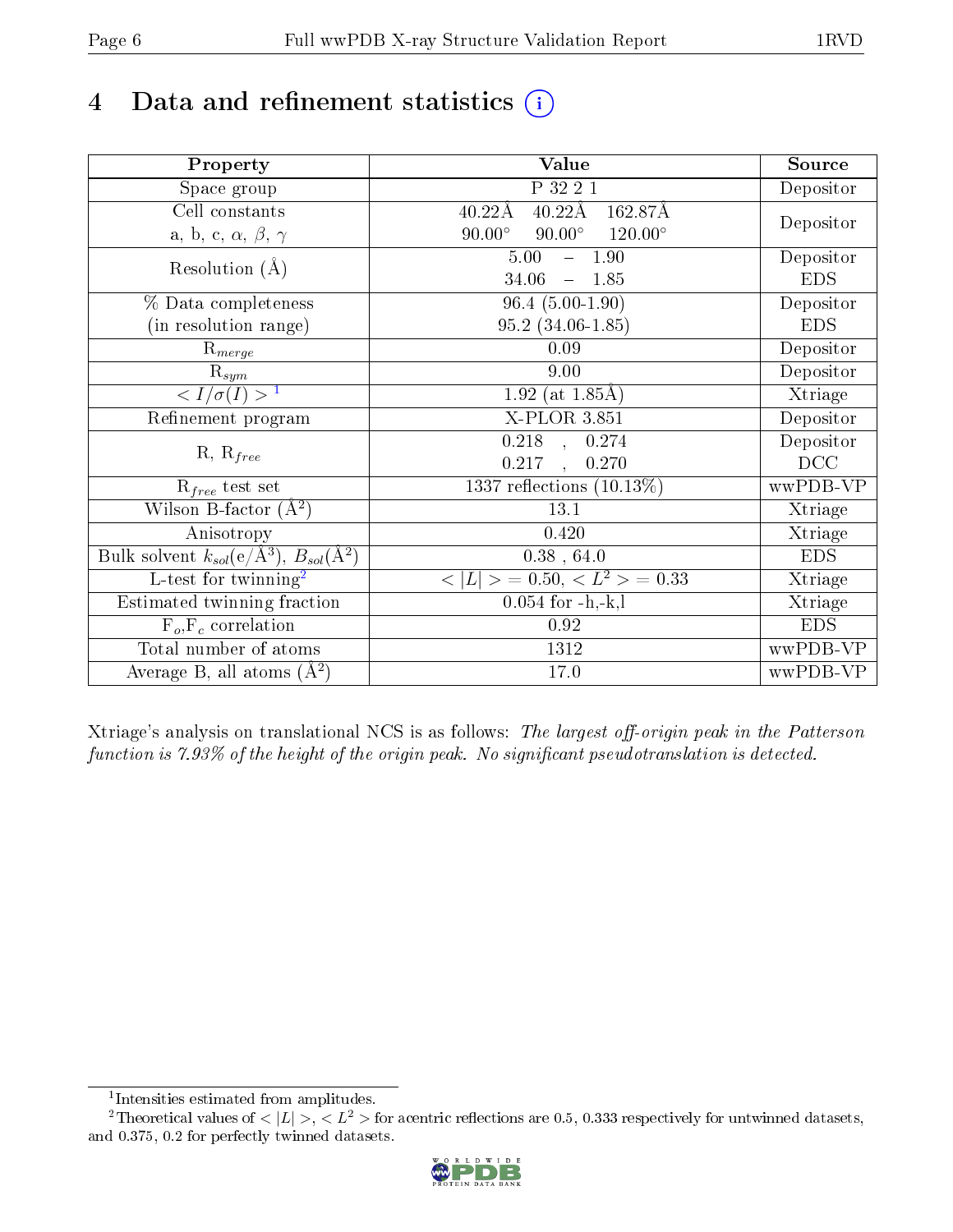# 5 Model quality  $(i)$

## 5.1 Standard geometry  $(i)$

Bond lengths and bond angles in the following residue types are not validated in this section: MG, DBG

The Z score for a bond length (or angle) is the number of standard deviations the observed value is removed from the expected value. A bond length (or angle) with  $|Z| > 5$  is considered an outlier worth inspection. RMSZ is the root-mean-square of all Z scores of the bond lengths (or angles).

| $Mol$   Chain |      | Bond lengths                    | Bond angles |                                                                 |  |
|---------------|------|---------------------------------|-------------|-----------------------------------------------------------------|--|
|               |      | RMSZ $ #Z  > 5$ RMSZ $ #Z  > 5$ |             |                                                                 |  |
|               | 0.42 | 0/1267                          | 0.52        | $\begin{array}{ c c c c c } \hline 0/1704 \ \hline \end{array}$ |  |

There are no bond length outliers.

There are no bond angle outliers.

There are no chirality outliers.

There are no planarity outliers.

### 5.2 Too-close contacts  $(i)$

In the following table, the Non-H and H(model) columns list the number of non-hydrogen atoms and hydrogen atoms in the chain respectively. The H(added) column lists the number of hydrogen atoms added and optimized by MolProbity. The Clashes column lists the number of clashes within the asymmetric unit, whereas Symm-Clashes lists symmetry related clashes.

|  |      |      | Mol   Chain   Non-H   H(model)   H(added)   Clashes   Symm-Clashes |
|--|------|------|--------------------------------------------------------------------|
|  | 1252 | 1231 |                                                                    |
|  |      |      |                                                                    |
|  | うう   |      |                                                                    |
|  |      |      |                                                                    |
|  | 1312 | 1245 |                                                                    |

The all-atom clashscore is defined as the number of clashes found per 1000 atoms (including hydrogen atoms). The all-atom clashscore for this structure is 4.

All (11) close contacts within the same asymmetric unit are listed below, sorted by their clash magnitude.

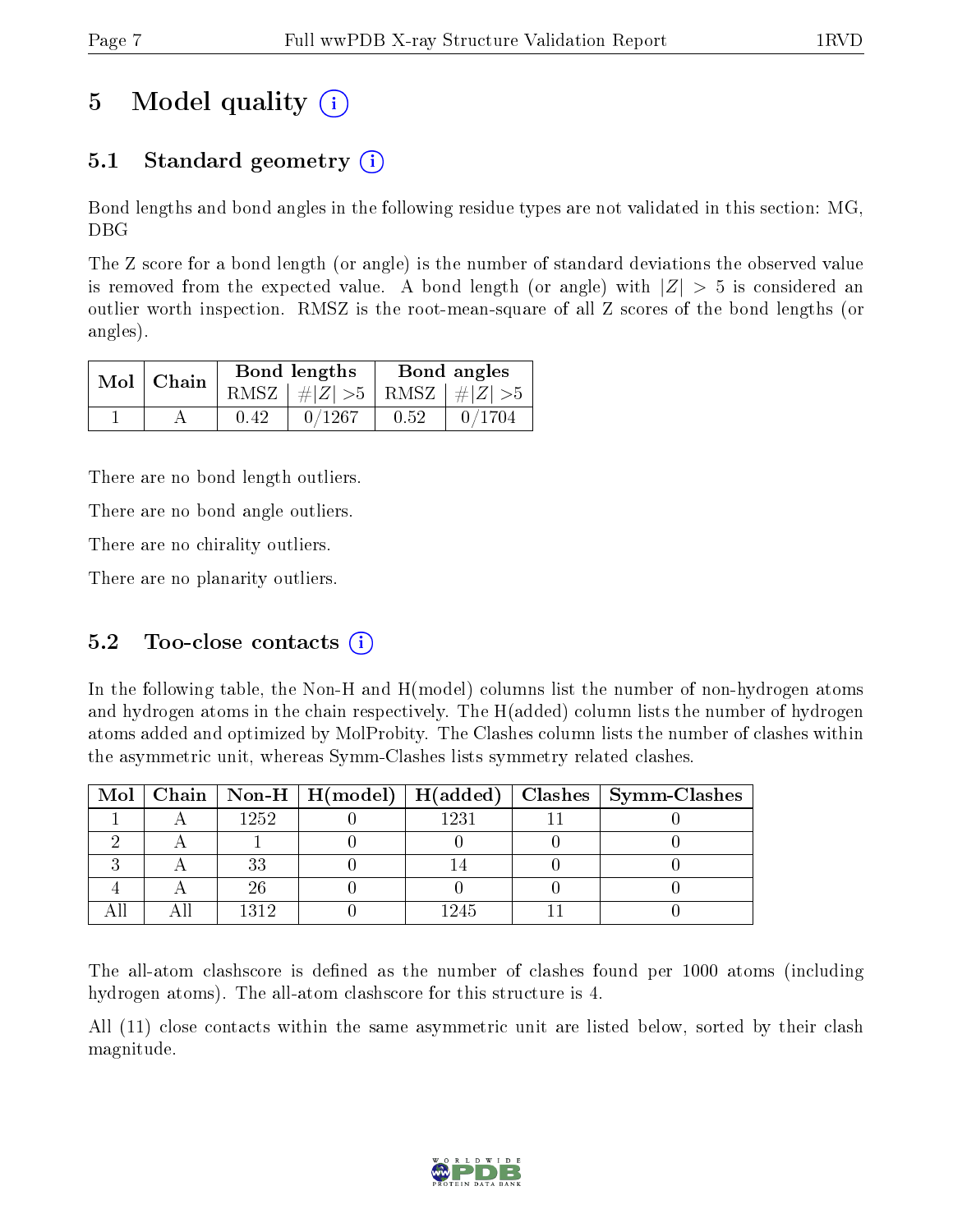| Atom-1             | Atom-2               | Interatomic<br>distance $(A)$ | Clash<br>overlap $(A)$ |
|--------------------|----------------------|-------------------------------|------------------------|
| 1: A:67: MET:SD    | 1: A:67: MET: N      | 2.74                          | 0.60                   |
| 1:A:68:ARG:HG2     | 1: A: 71: TYR: OH    | 2.04                          | 0.58                   |
| 1: A:137: TYR: HB2 | 1:A:139:ILE:HG12     | 1.88                          | 0.56                   |
| 1: A:65:SER:H      | 1: A:68: ARG: HB2    | 1.73                          | 0.53                   |
| 1: A:97: ARG:O     | 1: A:101:LYS:HG3     | 2.11                          | 0.51                   |
| 1:A:17:SER:O       | $1:$ A:21:ILE:HG12   | 2.11                          | 0.50                   |
| 1: A:56: LEU:CD2   | 1: A:71:TYR:HB2      | 2.45                          | 0.47                   |
| 1:A:47:ASP:OD2     | 1:A:164:ARG:NH2      | 2.53                          | 0.41                   |
| 1:A:3:GLU:HG2      | 1: A:52:LEU:HB3      | 2.03                          | 0.41                   |
| 1:A:137:TYR:HD2    | 1: A: 139: ILE: HD11 | 1.85                          | 0.41                   |
| 1: A:86: ASN:ND2   | 1:A:89:SER:H         | 2.20                          | 0.40                   |

There are no symmetry-related clashes.

### 5.3 Torsion angles (i)

#### 5.3.1 Protein backbone (i)

In the following table, the Percentiles column shows the percent Ramachandran outliers of the chain as a percentile score with respect to all X-ray entries followed by that with respect to entries of similar resolution.

The Analysed column shows the number of residues for which the backbone conformation was analysed, and the total number of residues.

| Mol   Chain | Analysed                                |  | Favoured   Allowed   Outliers   Percentiles |
|-------------|-----------------------------------------|--|---------------------------------------------|
|             | $156/166$ (94\%)   151 (97\%)   4 (3\%) |  | $1(1\%)$ $25$ $15$                          |

All (1) Ramachandran outliers are listed below:

| Mol | Chain | Res | vpe |
|-----|-------|-----|-----|
|     |       |     |     |

#### 5.3.2 Protein sidechains  $(i)$

In the following table, the Percentiles column shows the percent sidechain outliers of the chain as a percentile score with respect to all X-ray entries followed by that with respect to entries of similar resolution.

The Analysed column shows the number of residues for which the sidechain conformation was analysed, and the total number of residues.

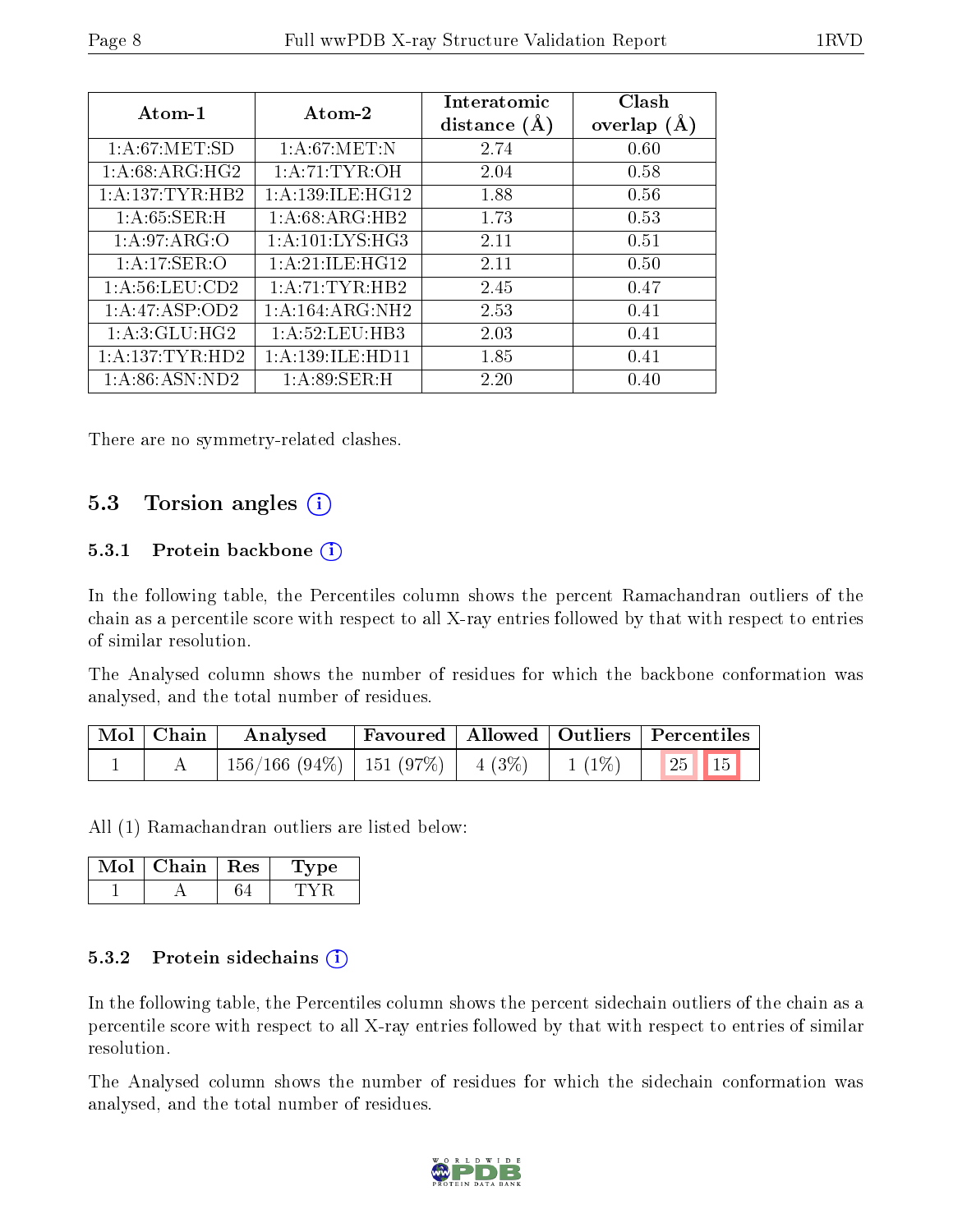| Mol   Chain | Analysed                     |       | Rotameric   Outliers   Percentiles |  |  |
|-------------|------------------------------|-------|------------------------------------|--|--|
|             | $135/145(93\%)$   126 (93\%) | 9(7%) | 16 7                               |  |  |

All (9) residues with a non-rotameric sidechain are listed below:

| Mol | Chain | Res | Type       |
|-----|-------|-----|------------|
| 1   | А     | 38  | <b>ASP</b> |
| 1   | А     | 52  | LEU        |
| 1   | А     | 53  | LEU        |
| 1   | А     | 67  | MET        |
| 1   | А     | 86  | <b>ASN</b> |
| 1   | А     | 88  | <b>LYS</b> |
| 1   | A     | 128 | $\rm{ARG}$ |
|     |       | 135 | $\rm{ARG}$ |
|     |       | 154 | ASP        |

Some sidechains can be flipped to improve hydrogen bonding and reduce clashes. All (1) such sidechains are listed below:

| Mol | Chain   Res | 'Type |
|-----|-------------|-------|
|     |             |       |

#### $5.3.3$  RNA  $(i)$

There are no RNA molecules in this entry.

#### 5.4 Non-standard residues in protein, DNA, RNA chains (i)

There are no non-standard protein/DNA/RNA residues in this entry.

#### 5.5 Carbohydrates  $(i)$

There are no carbohydrates in this entry.

### 5.6 Ligand geometry  $(i)$

Of 2 ligands modelled in this entry, 1 is monoatomic - leaving 1 for Mogul analysis.

In the following table, the Counts columns list the number of bonds (or angles) for which Mogul statistics could be retrieved, the number of bonds (or angles) that are observed in the model and the number of bonds (or angles) that are defined in the Chemical Component Dictionary. The Link column lists molecule types, if any, to which the group is linked. The Z score for a bond

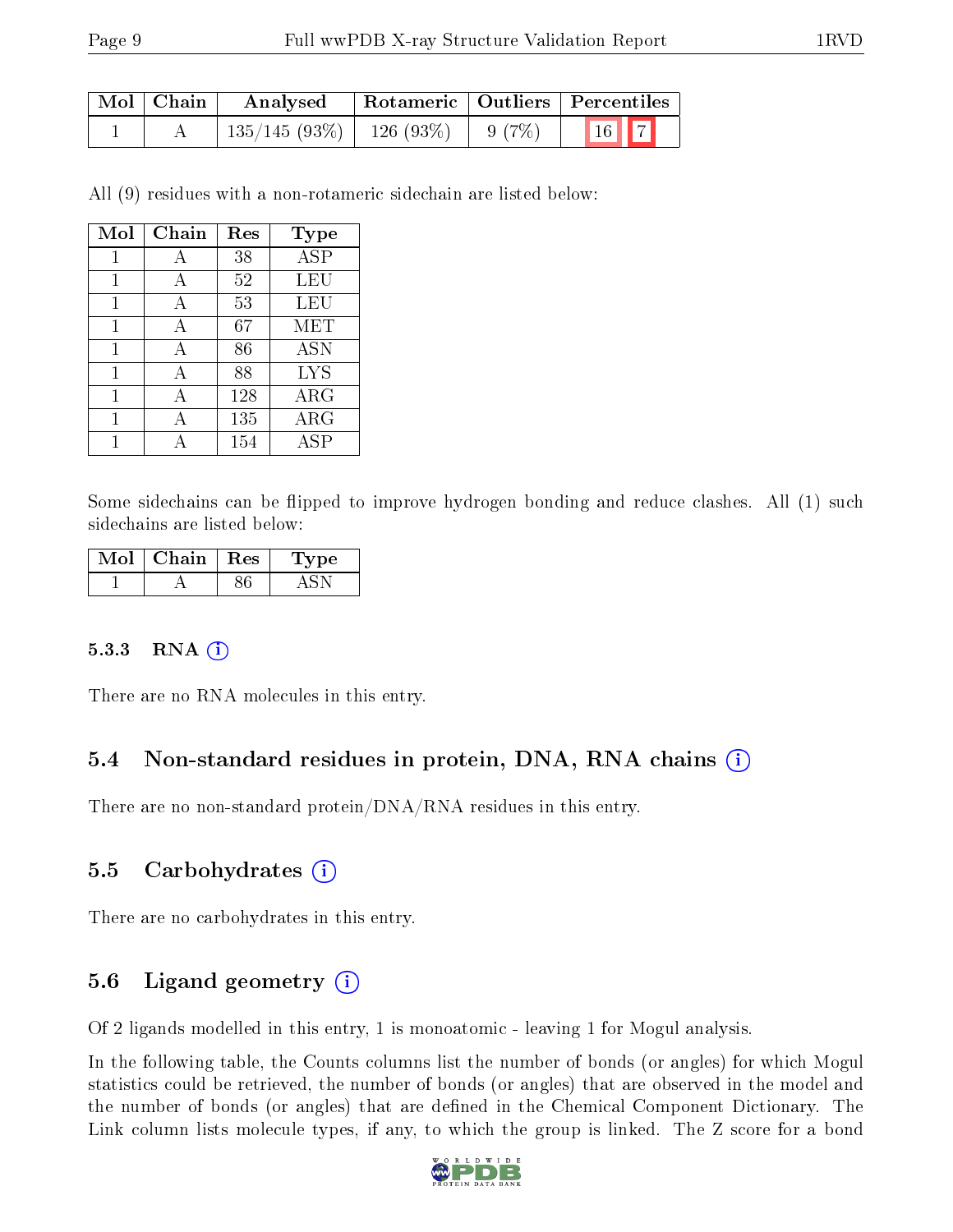length (or angle) is the number of standard deviations the observed value is removed from the expected value. A bond length (or angle) with  $|Z| > 2$  is considered an outlier worth inspection. RMSZ is the root-mean-square of all Z scores of the bond lengths (or angles).

|  | Chain   Res $_1$<br>Mol<br>${\bf Link}$<br><b>Type</b> |        |         |          |        |           |          |      |  |  | Bond lengths |  |  | Bond angles |  |
|--|--------------------------------------------------------|--------|---------|----------|--------|-----------|----------|------|--|--|--------------|--|--|-------------|--|
|  |                                                        | Counts | RMSZ    | #Z  > 2  | Counts | RMSZ      | $\# Z $  |      |  |  |              |  |  |             |  |
|  | DBG                                                    |        | $167\,$ | 27,35,51 | 3.16   | $8(29\%)$ | 28,55,78 | 1.89 |  |  |              |  |  |             |  |

In the following table, the Chirals column lists the number of chiral outliers, the number of chiral centers analysed, the number of these observed in the model and the number defined in the Chemical Component Dictionary. Similar counts are reported in the Torsion and Rings columns. '-' means no outliers of that kind were identified.

|     |  |  | Mol   Type   Chain   Res   Link   Chirals   Torsions | $\parallel$ Rings |
|-----|--|--|------------------------------------------------------|-------------------|
| DBG |  |  | $\frac{3}{16/41/51}$ $\frac{0}{3/3/5}$               |                   |

All (8) bond length outliers are listed below:

| Mol | Chain | Res | Type      | Atoms     | Z        | Observed $(A$ | $Ideal(\AA)$ |
|-----|-------|-----|-----------|-----------|----------|---------------|--------------|
| 3   | А     | 167 | DBG       | $C4-N9$   | $-10.43$ | 1.33          | 1.47         |
| 3   | А     | 167 | DBG       | $C10-N3G$ | 8.98     | 1.60          | 1.45         |
| 3   | А     | 167 | DBG       | $C5-C6$   | $-4.89$  | 1.44          | 1.52         |
| 3   | А     | 167 | DBG       | PB-O1B    | $-3.45$  | 1.47          | 1.56         |
| 3   | А     | 167 | DBG       | $C5-C4$   | $-2.89$  | 1.35          | 1.53         |
| 3   | А     | 167 | DBG       | PG-N3B    | $-2.82$  | 1.58          | 1.64         |
| 3   | А     | 167 | DBG       | $C8-N9$   | $-2.74$  | 1.36          | 1.45         |
| 3   | А     | 167 | $\rm DBG$ | $C6-N1$   | 2.73     | 1.37          | 1.33         |

All (4) bond angle outliers are listed below:

| Mol | $\vert$ Chain $\vert$ Res $\vert$ Type |     |     | Atoms                    | Z          | Observed $(^\circ)$ | $Ideal(^{\circ})$ |
|-----|----------------------------------------|-----|-----|--------------------------|------------|---------------------|-------------------|
|     |                                        | 167 | DBG | $\pm$ C4-C5-N7           | -5.96      | -110.36             | 102.46            |
|     |                                        | 167 |     | $DBG$   C5-C6-N1   -5.35 |            | 111.59              | 118 19            |
|     |                                        | 167 |     | $DBG$   O6-C6-C5         | -4.26      | 128.55              | 119.86            |
|     |                                        | 167 |     | $DBG$   O6-C6-N1         | $1 - 2.49$ | 119.35              | 122.69            |

There are no chirality outliers.

All (3) torsion outliers are listed below:

| Mol | Chain | Res | Type | Atoms                                           |
|-----|-------|-----|------|-------------------------------------------------|
|     |       | 167 | DBG  | PG-N3B-PB-O2B                                   |
|     |       | 167 | DBG. | PG-N3B-PB-O3A                                   |
|     |       | 167 |      | $C2$ <sup>-</sup> $C1$ <sup>-</sup> $N9$ - $C4$ |

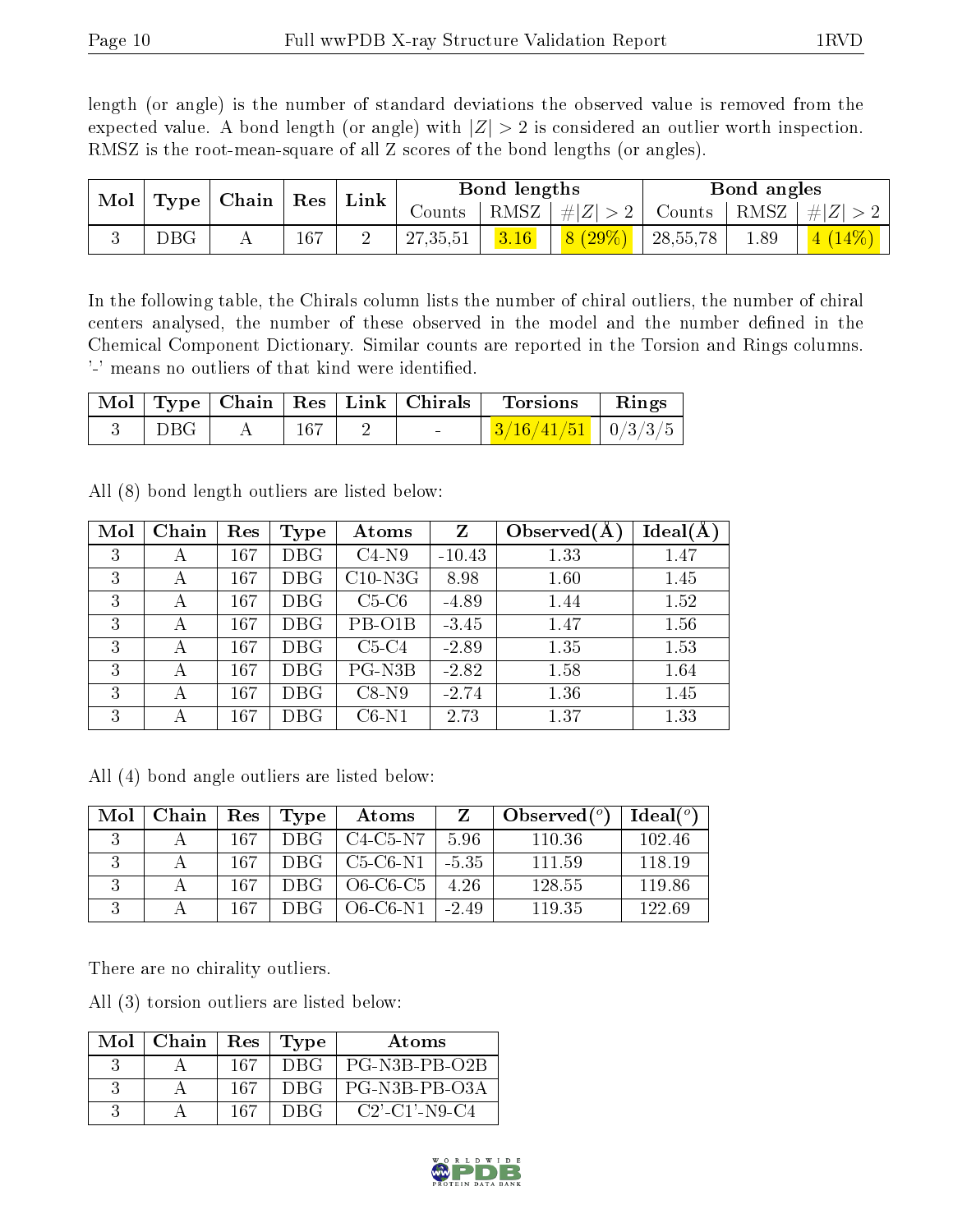There are no ring outliers.

No monomer is involved in short contacts.

The following is a two-dimensional graphical depiction of Mogul quality analysis of bond lengths, bond angles, torsion angles, and ring geometry for all instances of the Ligand of Interest. In addition, ligands with molecular weight > 250 and outliers as shown on the validation Tables will also be included. For torsion angles, if less then 5% of the Mogul distribution of torsion angles is within 10 degrees of the torsion angle in question, then that torsion angle is considered an outlier. Any bond that is central to one or more torsion angles identified as an outlier by Mogul will be highlighted in the graph. For rings, the root-mean-square deviation (RMSD) between the ring in question and similar rings identified by Mogul is calculated over all ring torsion angles. If the average RMSD is greater than 60 degrees and the minimal RMSD between the ring in question and any Mogul-identified rings is also greater than 60 degrees, then that ring is considered an outlier. The outliers are highlighted in purple. The color gray indicates Mogul did not find sufficient equivalents in the CSD to analyse the geometry.



### 5.7 [O](https://www.wwpdb.org/validation/2017/XrayValidationReportHelp#nonstandard_residues_and_ligands)ther polymers (i)

There are no such residues in this entry.

### 5.8 Polymer linkage issues  $(i)$

There are no chain breaks in this entry.

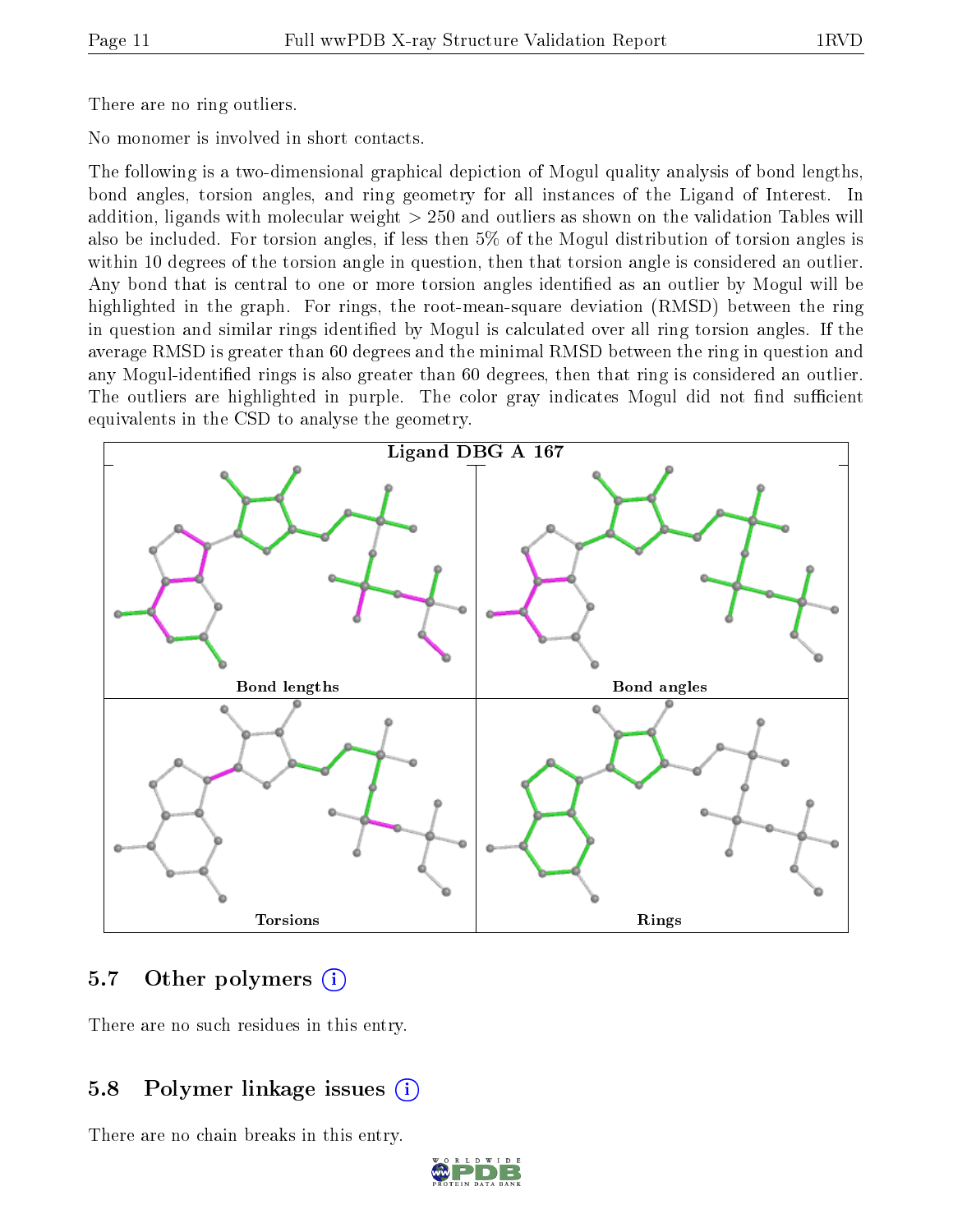## 6 Fit of model and data  $\left( \cdot \right)$

### 6.1 Protein, DNA and RNA chains (i)

In the following table, the column labelled  $#RSRZ>2'$  contains the number (and percentage) of RSRZ outliers, followed by percent RSRZ outliers for the chain as percentile scores relative to all X-ray entries and entries of similar resolution. The OWAB column contains the minimum, median,  $95<sup>th</sup>$  percentile and maximum values of the occupancy-weighted average B-factor per residue. The column labelled  $Q< 0.9$  lists the number of (and percentage) of residues with an average occupancy less than 0.9.

| Mol   Chain | Analysed        | $^+$ <rsrz> <math>^-</math></rsrz> | $\rm \#RSRZ{>}2$                                                                                    |  | $\mid$ OWAB(Å <sup>2</sup> ) $\mid$ Q<0.9 $\mid$ |  |
|-------------|-----------------|------------------------------------|-----------------------------------------------------------------------------------------------------|--|--------------------------------------------------|--|
|             | $160/166(96\%)$ | 0.17                               | $\begin{array}{ c c c c c c c c c } \hline 9 & 5 & 24 & 27 & 5 & 16 & 39 & 53 \ \hline \end{array}$ |  |                                                  |  |

All (9) RSRZ outliers are listed below:

| Mol | Chain | $\operatorname{Res}% \left( \mathcal{N}\right) \equiv\operatorname{Res}(\mathcal{N}_{0})\cap\mathcal{N}_{1}$ | <b>Type</b> | <b>RSRZ</b> |  |
|-----|-------|--------------------------------------------------------------------------------------------------------------|-------------|-------------|--|
| 1   | А     | 62                                                                                                           | GLU         | 7.5         |  |
| 1   | A     | 64                                                                                                           | <b>TYR</b>  | 5.6         |  |
| 1   | А     | 66                                                                                                           | ALA         | 5.5         |  |
| 1   | А     | 30                                                                                                           | ASP         | 4.4         |  |
| 1   | A     | 65                                                                                                           | SER.        | 3.7         |  |
| 1   | А     | 63                                                                                                           | GLU         | 2.9         |  |
| 1   | А     | 67                                                                                                           | MET         | 2.7         |  |
| 1   | А     | 108                                                                                                          | ASP         | 2.6         |  |
|     |       | 31                                                                                                           | GLU         | 2.4         |  |

#### 6.2 Non-standard residues in protein, DNA, RNA chains  $(i)$

There are no non-standard protein/DNA/RNA residues in this entry.

#### 6.3 Carbohydrates (i)

There are no carbohydrates in this entry.

#### 6.4 Ligands  $(i)$

In the following table, the Atoms column lists the number of modelled atoms in the group and the number defined in the chemical component dictionary. The B-factors column lists the minimum, median,  $95<sup>th</sup>$  percentile and maximum values of B factors of atoms in the group. The column labelled  $Q< 0.9$  lists the number of atoms with occupancy less than 0.9.